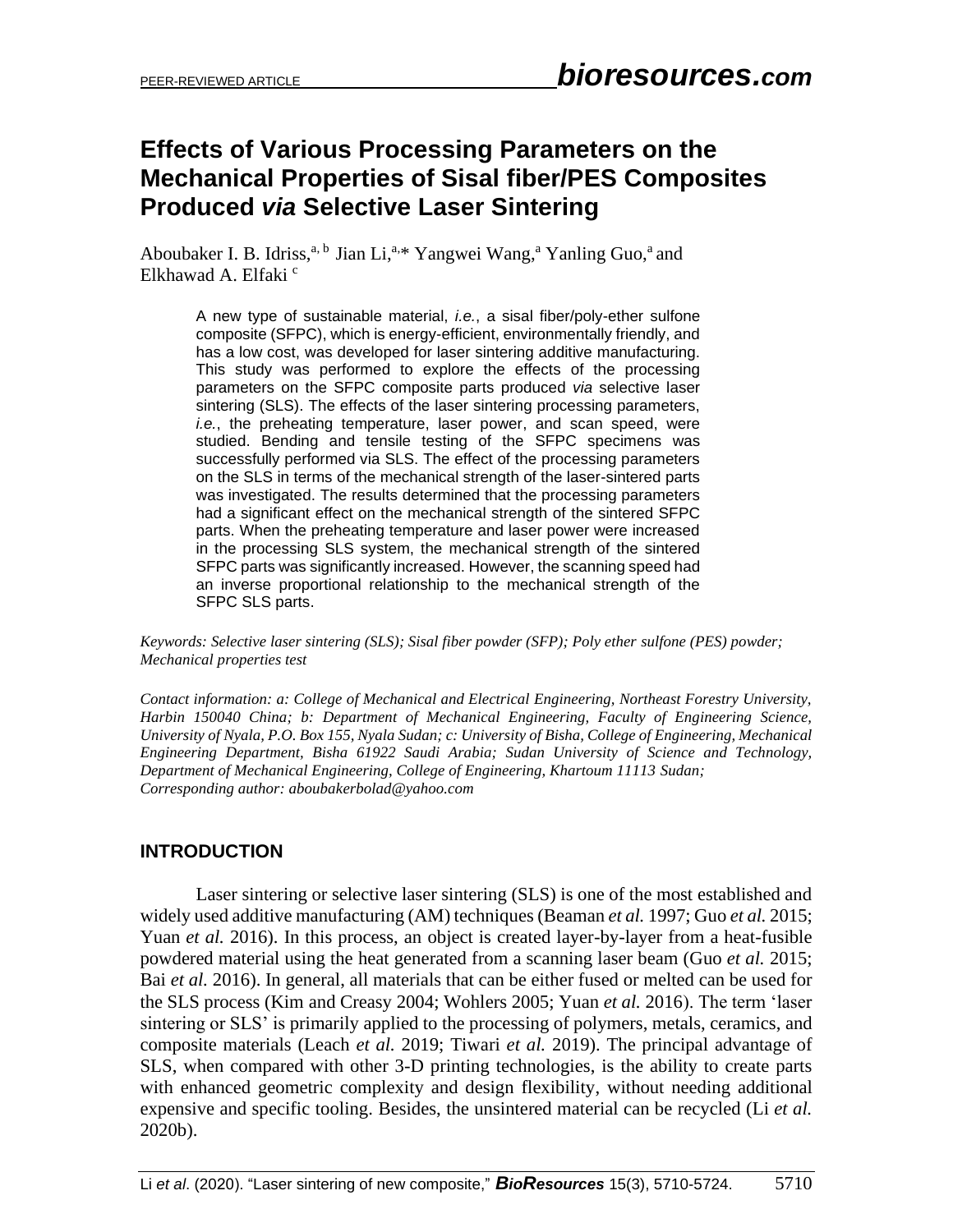SFPC is a biomass composite material (Li *et al.* 2020a). The usage of a biomass composite material is well-suited for SLS because of the relatively low melting temperatures of such materials. Theoretically, all biomass materials, composites, polymers, metals, and ceramics available in powder form can be laser sintered by employing enhanced processing parameters (Bai *et al.* 2016; Yuan *et al.* 2016; Yu *et al.* 2018). However, these materials lack structural diversity and cannot completely meet the demand of the market; these issues have tended to inhibit the development of SLS applications.

To further improve the laser sintering process, there is a growing need to research and develop additional materials which can meet the various requirements for different industrial applications (Guo *et al.* 2014).

SFP is considered the most common and largest substantial waste source and recyclable material, with a short growth cycle. In addition, when compared to wood powder biomass materials, SPF has better mechanical properties, lower carbon emissions, and lower total energy consumption when used for SLS processing (Li *et al.* 2020a). SFPC powder has a wide range of AM applications, *e.g.*, the furniture industry, wood composite purposes, construction purposes, and the manufacture of carpets, rugs, ropes, *etc.* (Li *et al.* 2020b). However, SFPC powder has not yet been commercially used as an SLS material. Many studies have reported success in processing biomass composite *via* SLS. Guo *et al.*  (2014) proposed a novel approach for the use of natural and cheap forestry waste as the feedstock of SLS to reduce the price of a high-cost material. Besides, the use of forestry waste would reduce the environmental impact and increase the scope of material available for SLS. Several previous studies focused on various materials: sintered wood-plastic composites (WPC) (Zeng *et al.* 2013); rice husk powder/Co-polyether sulfone (PES) (RHPC) (Weiliang *et al.* 2012); walnut shell/Co-PES composites (Yu *et al.* 2017); and bamboo plastic composites (Yu *et al.* 2018). These studies focused on the mechanical properties of the laser-sintered biomass composite part. Based on the results of the previous studies, there is still a defect and lack in term of investigation of the effects of processing parameters on the biomass composite materials during the SLS process, as well as how it affects the mechanical strength of the SLS parts. Therefore, the quality of the sintered parts not only depends on the interaction mechanism of the laser beam and biomass composite powder but also depends on the SLS processing parameters. The SFPC is sintered *via* an AFS-360 SLS.

This study aims to explore the processing parameters influence on the mechanical properties of the SFPC SLS parts. In this paper, the effects of these parameters on the bending and tensile strength of the SFPC were investigated. The different processing parameters considered in this experiment are presented in Table 1. The SFPC used in this study was carefully prepared using a mixture ratio of (20/80 wt/wt) and an SFP particle size range of less than 0.105 mm.

#### **EXPERIMENTAL**

#### **Materials**

The primary materials utilized in this experiment were SFP powder and polyethersulfone (PES) powder. The SFP powder was used as one of the materials for SFPC synthesis. This powder was selected due to its excellent properties, *e.g.*, its highdensity (1290 kg/m<sup>3</sup>) and high tensile breaking force (2.55  $\times$  10<sup>-4</sup> N), in addition to its low water content when compared to other fibers (Li *et al.* 2020b). PES is a type of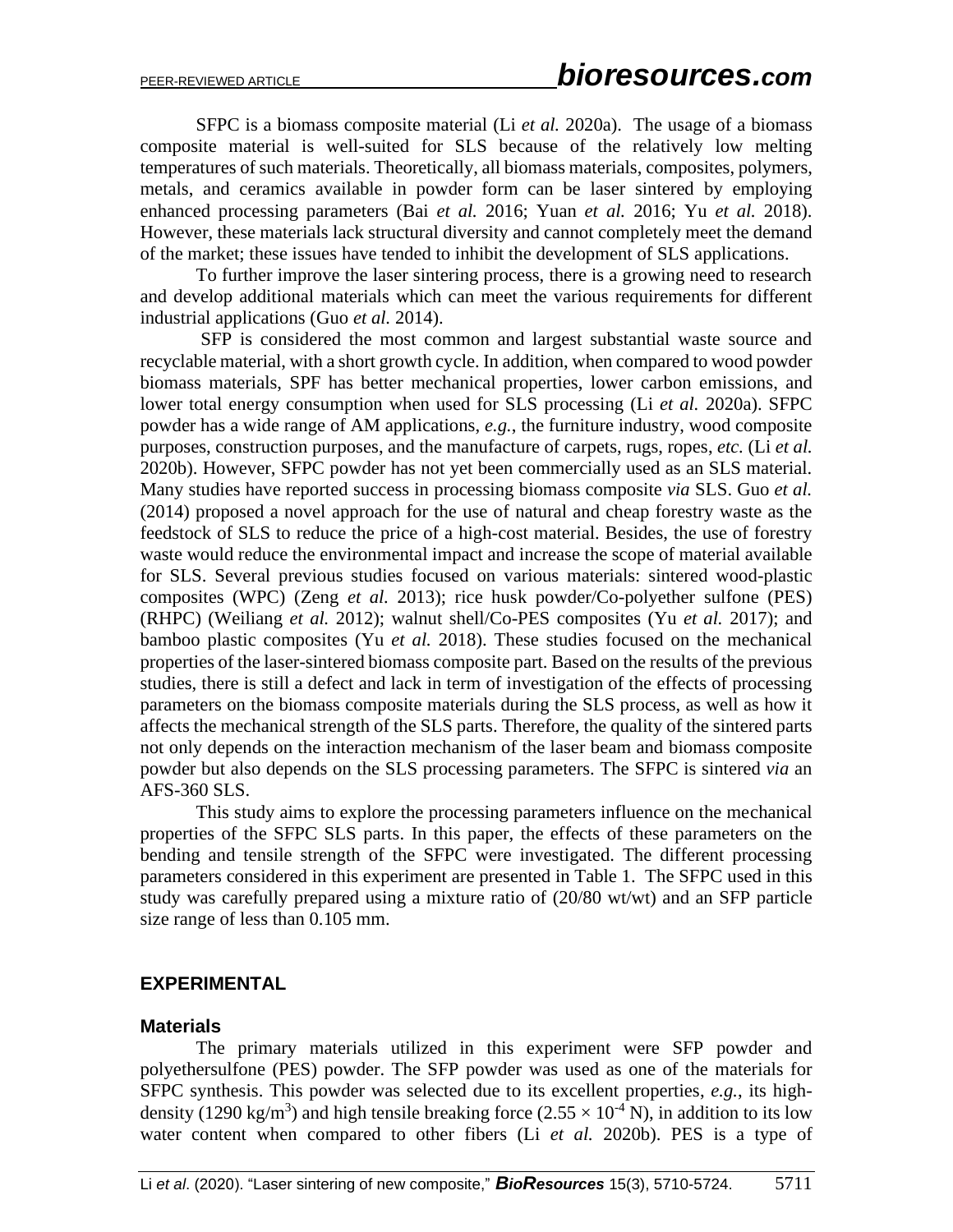thermoplastic polymer with excellent comprehensive properties and a stable performance temperature range (-100  $\degree$ C to 200  $\degree$ C), which was developed by the British Imperial Chemical Industry Group in the 1970s (Knoell *et al.* 1999). PES is one of the most widely used materials for special engineering plastics. The molecular structure of PES is primarily composed of three groups, the ether groups, sulfone groups, and a phenylene group (Knoell *et al.* 1999). Therefore, SFP and PES polymer powder were selected as the main ingredients for the synthesis of the SFPC. The SFP tended to make the SFPC piece more flexible and smoother; besides, it would increase in the accuracy of the dimensions of the SFPC SLS parts. (Li *et al.* 2020a). The SFP was supplied by Hangzhou Gaoke Industry and Trade Co., Ltd. (Zhejiang, China), while the PES powder was supplied by Shanghai TianNian Material Technology Co., Ltd. (Shanghai, China). Before mixing, the SFP was prepared alone; first, the SFP was screened *via* vibrating sieves to obtain a powder with a particle size of less than 0.105 mm. Then, the sieved powder was placed into a DHG-9140 electric heating thermostat at a temperature of 100  $\degree$ C for 5 h to 6 h to reduce water content. Finally, the SFP was cooled to room temperature in order to be used for SFPC material synthesis.

### **Material Preparations**

### *The preparation process of the SFPC*

First, the dried SFP was manually mixed with the PES powder. Then, the SFP and PES powders were mechanically mixed using an SHR-10A high-speed mixer (Hongji Machinery Ltd., Zhangjiagang, China) to obtain a proper uniformity. The mixture ratio for this experiment was 20/80 wt/wt. Figure 1 and Fig. 2 showed the composite preparation processes of the SFPC.



**Fig. 1**. The primary materials of the composite: (a) the sisal fiber powder (SFP); (b) the PES powder; and (c) the sisal fiber/PES composite (SFPC) powder

#### *Selective laser sintering processing of the SFPC*

SLS is an intelligent machine, provided with computer control to print and produce parts. To control the SLS machine, the AFS Win automatic moulding system could be used. Firstly, the moulding and powder supply cylinder of SLS were adjusted in the upper limit to adjust the SFPC in a cylinder of SLS.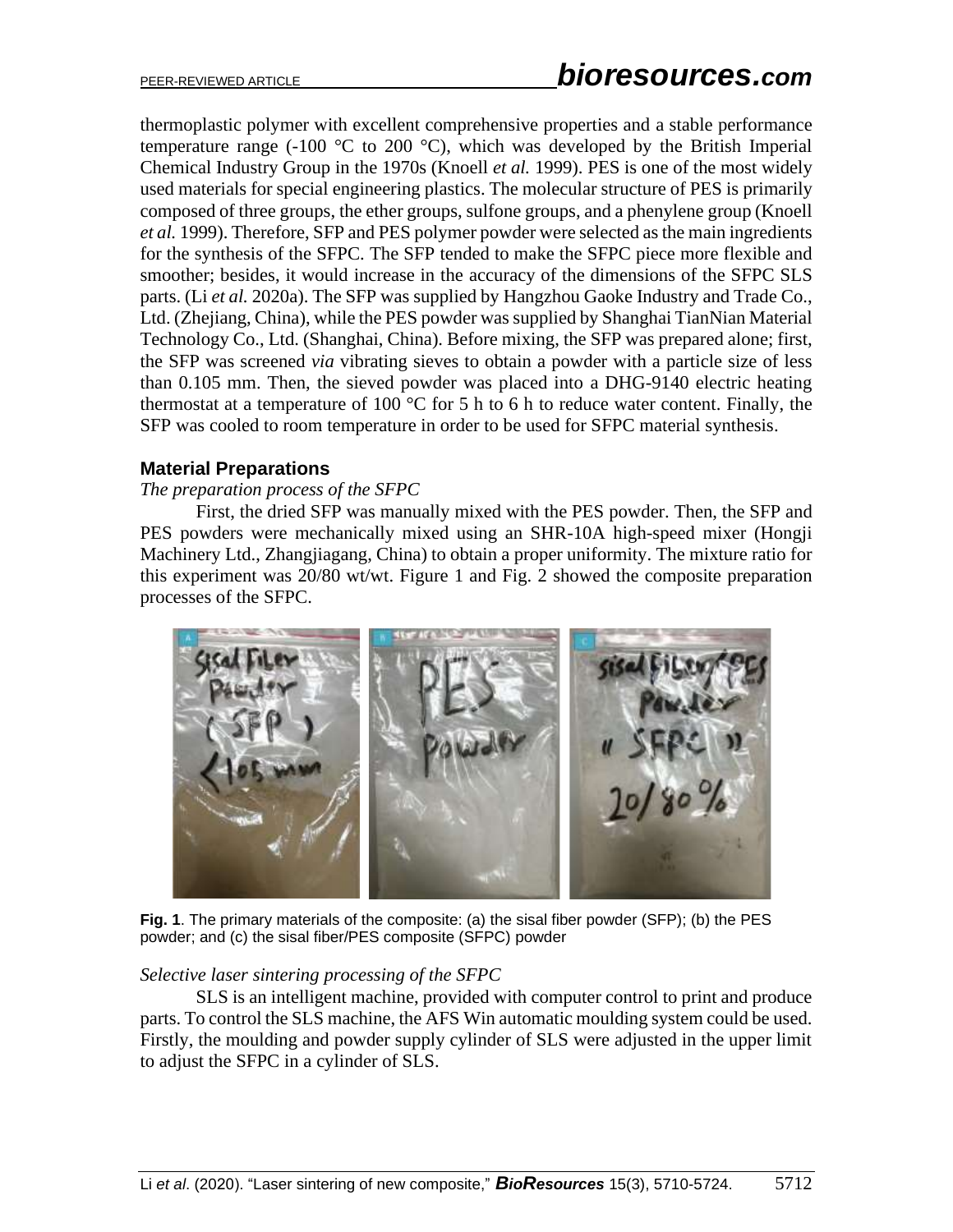

**Fig. 2.** A flow chart of the preparation process of the sisal fiber/PES composite powder

| <b>Table 1.</b> The Proposed Processing Parameters Design for the Sisal Fiber/PES |  |
|-----------------------------------------------------------------------------------|--|
| Composite (SFPC) Parts                                                            |  |

| Parameters                       | Preheating<br>Temperature | <b>Laser Power</b><br>(w) | Scan Speed<br>(m/s) | Scan<br>Spacing<br>(mm) | Layer<br><b>Thickness</b><br>(mm) |
|----------------------------------|---------------------------|---------------------------|---------------------|-------------------------|-----------------------------------|
| Sisal fiber/PES<br>$(1:4)$ wt/wt | 74 °C                     | 10                        | 1                   | 0.2                     | 0.1                               |
| Sisal fiber/PES<br>(20/80) wt/wt | 78 °C                     | 12                        | 1.5                 | 0.2                     | 0.1                               |
| Sisal fiber/PES<br>(20/80) wt/wt | 82 °C                     | 14                        | $\overline{2}$      | 0.2                     | 0.1                               |
| Sisal fiber/PES<br>(20/80) wt/wt | 86 °C                     | 16                        | 2.5                 | 0.2                     | 0.1                               |
| The Optimum<br>Parameters        | 82 °C                     | 14                        | $\overline{2}$      | 0.2                     | 0.1                               |

In this experiment, the SFPC test specimens that had a mixing ratio of 20/80 wt/wt were produced using an AFS-360 SLS machine. The varied processing parameters tested were as follows: laser power (10 W, 12 W, 14 W, and 16 W), preheating temperature (74  $^{\circ}$ C, 78  $^{\circ}$ C, 82  $^{\circ}$ C, and 86  $^{\circ}$ C), and scanning speed (1 m/s, 1.5 m/s, 2 m/s, and 2.5 m/s), with a constant scan spacing and layer thickness of 0.2 mm and 0.1 mm, respectively. These parameters affected the forming quality and mechanical properties of the SFPC SLS parts.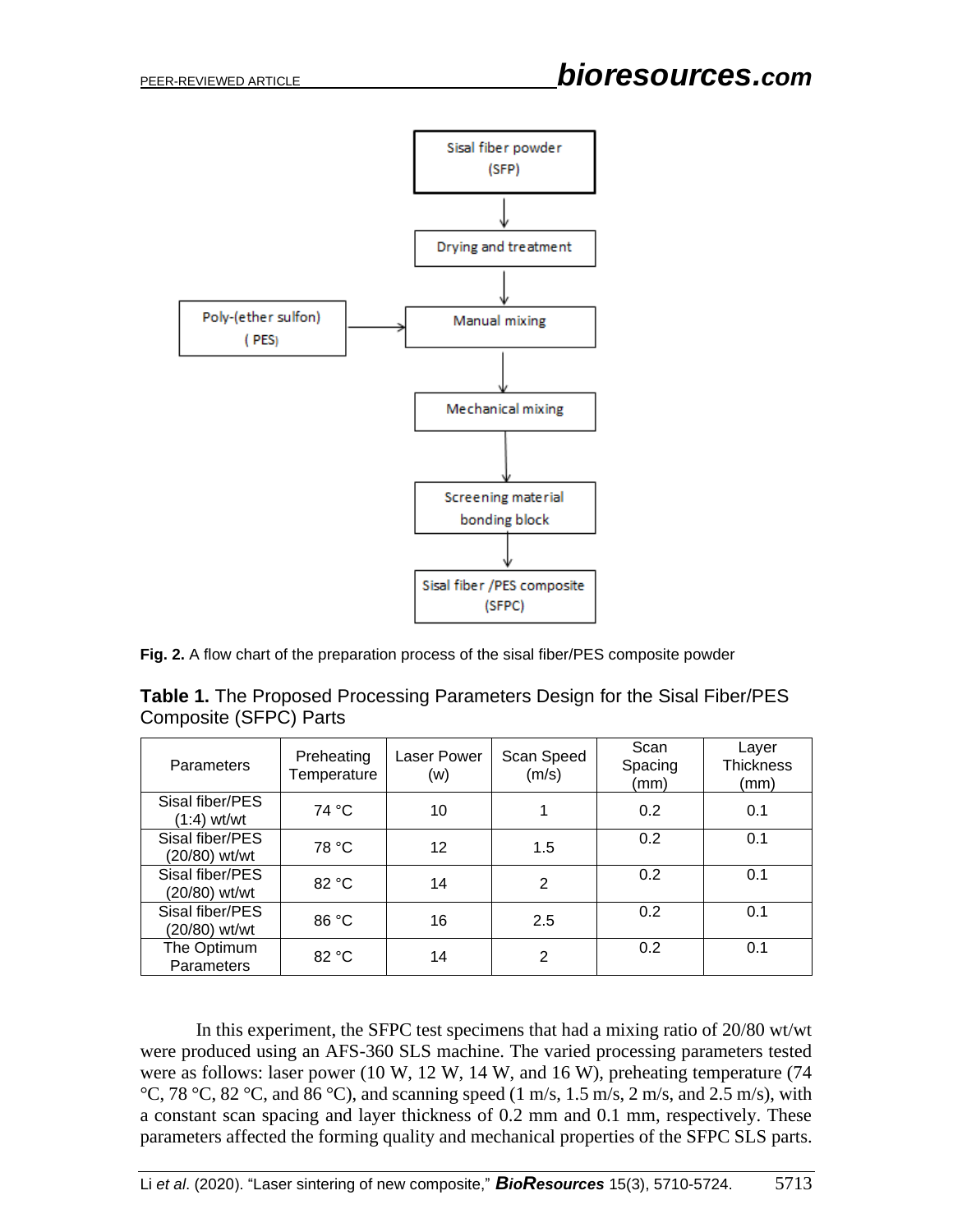The specific influence of each processing parameter on the mechanical properties of SLS parts with the same mixing ratio was studied. Besides, a theoretical analysis of the experimental results also carried out. Figure 3 shows a flow chart that described the SFPC SLS processing.



**Fig. 3.** A flow chart of the selective laser sintering processing

### *Scanning electron microscopy (SEM)*

The SFP and the PES powder were scanned using a FEI Quanta 200 SEM scanning electron (Amsterdam, Netherlands). The SEM morphology of the SFP, the PES powder, and the composite powder (SFPC at a 20/80 wt/wt) were shown in Fig. 4.



**Fig. 4.** The SEM morphology of (a) the SFP with a particle size less than 0.105 mm, (b) the PES powder, and (c) the SFPC with a mixture ratio of 20/80 wt/wt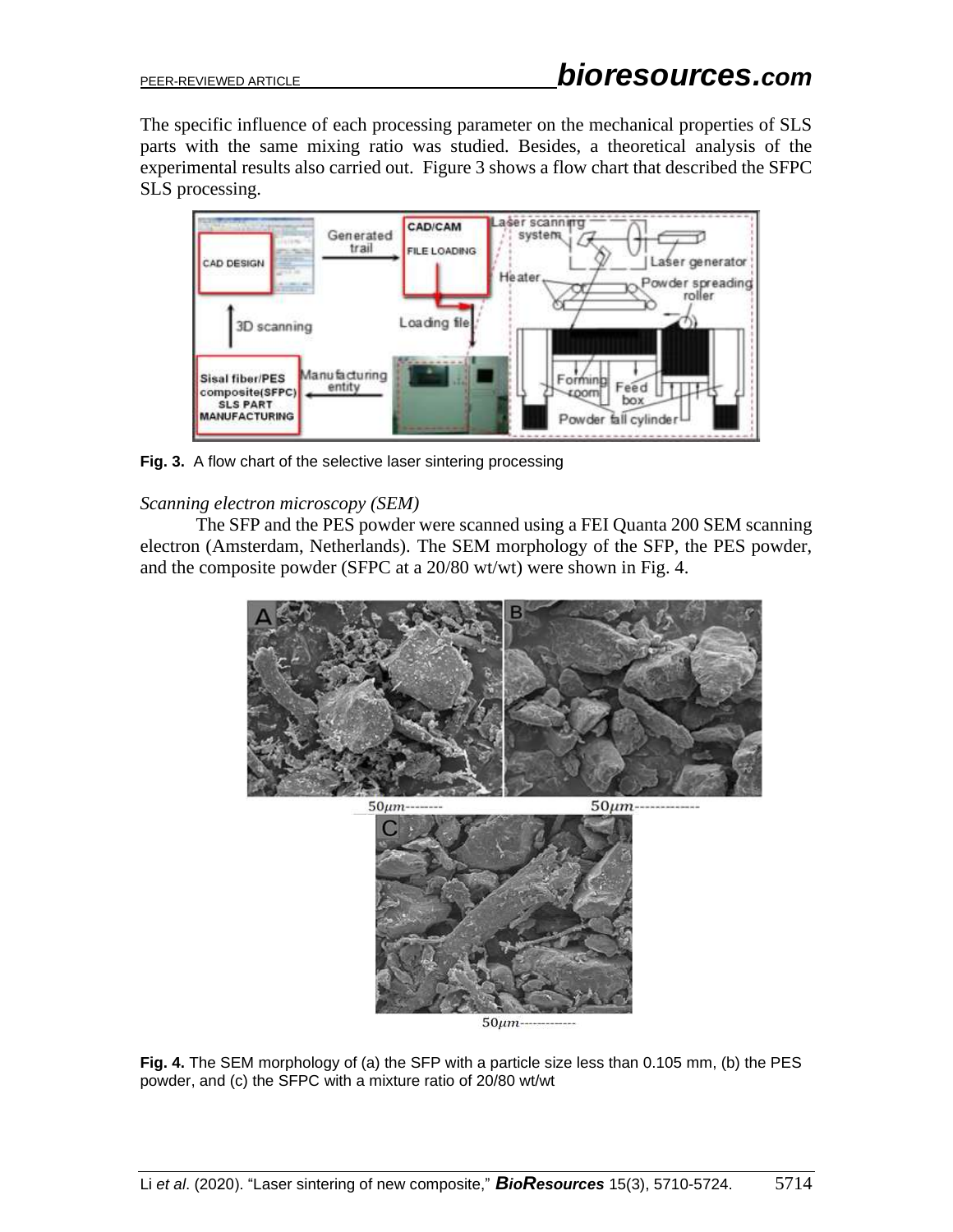*Differential scanning calorimetry (DSC)*

The glass-transition temperature of the PES and SFP powder was analyzed *via* an American Pyris Diamond differential scanning calorimeter (Perkin Elmer, Waltham, MA). The testing parameters were as follows: the sample size used for the SFP, PES, and SFPC was 5 mg, the heating rate was 10  $^{\circ}$ C/min, and the range of the testing temperatures was 20 °C to 240 °C.The DSC curves of the PES powder and the SFP are presented in Fig. 5.



**Fig. 5.** The differential scanning calorimetry (DSC) curve of the PES and sisal fiber powders

#### *Mechanical tests*

The mechanical tests considered in this experiment were the bending and tensile specimens tests. The bending and tensile strength tests were designed according to the standard specifications given by a Byes-3003 universal testing machine. The bending specimen test was performed with a three-point loading test, and the STL format of the bending and tensile strength had dimensions of 80 mm  $\times$  13 mm  $\times$  4 mm and 150 mm  $\times$  $20 \text{ mm} \times 10 \text{ mm}$ , respectively. The bending strength was determined using Eq. 1,

$$
\delta_f = \frac{3FL}{2bh^2} \tag{1}
$$

where  $\delta_F$  is the bending strength (MPa), *F* is the force applied (N), *L* is the length (mm), *b* is the sample width (mm), and *h* is the sample thickness (mm). The specific dimensions of the tensile specimen test were as follows: a total length of  $150 \text{ mm} \pm 0.5 \text{ mm}$ , the length of the middle parallel part was 60 mm  $\pm$  0.5 mm, the width of the central parallel part was 10 mm  $\pm$  0.2 mm, the end width was 20 mm  $\pm$  0.2 mm, and the gauge length was 50 mm  $\pm$  0.5 mm. In addition, the distance between the clamps was 115 mm  $\pm$  5 mm, the radius was 60 mm  $\pm$  0.5 mm, and the thickness was 4 mm  $\pm$  0.2 mm. The tensile strength was determined by Eq. 2,

$$
\delta_t = \frac{p}{bd} \tag{2}
$$

where  $\delta_T$  is the tensile strength (MPa), *p* is the maximum load (N), *b* is the sample width (mm), and *d* is the sample thickness (mm). In this experiment, testing the mechanical properties, *i.e.*, the bending strength and tensile strength, were conducted using a Byes-3003 universal testing machine (Jilin Province Taihe Ltd. Changchun, China). The results obtained from the bending strength and tensile strength tests were presented in Tables 2, 3, and 4, and the results of an analysis of the mean at a 95% confidence interval are presented in the same tables.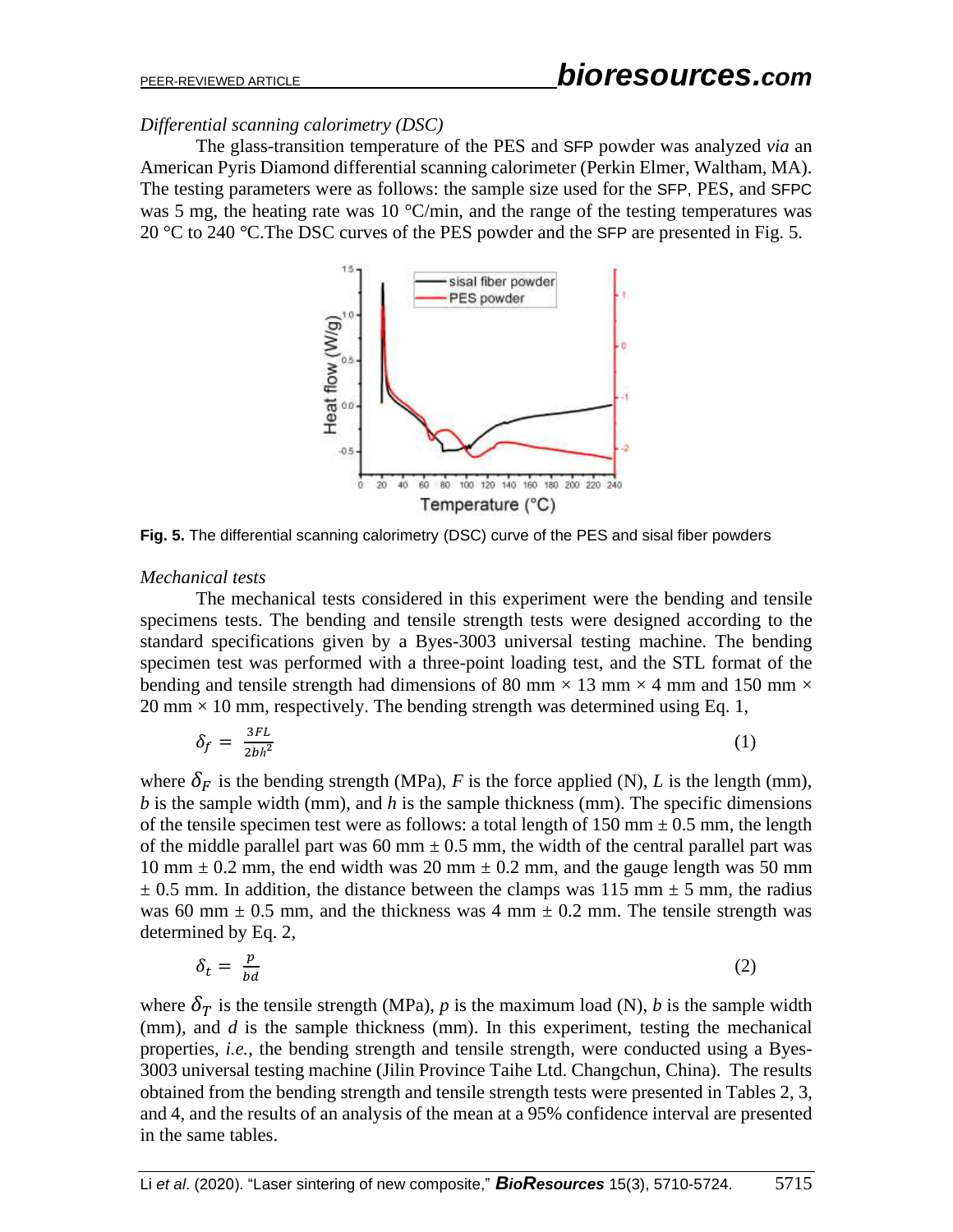# **RESULTS AND DISCUSSION**

### **Single Layer Sintering Experiment**

This study aimed to find the optimum processing parameters of the SFPC composite. Through several experiments determined the best SLS parameters for SFPC and PES parts, and was previously explained in Table 1 (Li *et al.* 2020a). The experimental test results in term of bending and tensile strength showed the effect of different processing parameters, *i.e.*, the preheating temperature, the laser power, and the scan speed on the mechanical properties of SLS parts.

### **Mechanical Test Analyses**

The purpose of this section is to explore the effects of the processing parameters on the bending and tensile strength of the SFPC parts produced *via* SLS. The test methods used to determine the mechanical properties parts were previously explained in the materials section.

#### *The effect of the preheating temperature on the mechanical properties of the SFPC produced via SLS*

A laser beam was used for SLS processing to transfer heat energy to the powder materials. However, a change in the absorption efficiency of the laser energy affected the heat energy transfer. As a result, the mechanical properties of the SLS parts were decreased. In order to improve the mechanical properties of the SLS parts, the SLS heating device should be used to preheat the whole processing system of the SLS machine. To print the four experimental bending and tensile test pieces, the scanning speed was set to 2 m/s, the laser power was set to 14 W, and the preheating temperature was set to 74 °C, 78 °C, 82 °C, or 86 °C. The mechanical test results of these pieces are shown in Fig. 6a, and Fig. 6b. As shown in Fig. 6, a preheating temperature of 86 °C resulted in the SLS part with the highest mechanical strength, which amounted to a bending strength of 7.53 MPa and tensile strength of 3.54 MPa. By comparing the mechanical strengths of the SLS parts produced under different preheating temperatures, the authors were able to identify a useful, *i.e.*, positive, relationship between the preheating temperature and the mechanical strength of the SLS parts. The mechanical strength of the SFPC SLS part increased when the preheating temperature for the powder bed temperature was increased. When the preheating temperature of the whole processing system (powder bed temperature) rose from 74 °C to 78 °C, the bending strength of the SLS parts was significantly increased, from 5.81 MPa to 6.72 MPa. When the preheating temperature of the powder bed temperature was increased from 82  $\degree$ C to 86  $\degree$ C, the tensile strength of the SLS parts was marginally increased, from 3.24 MPa to 3.54 MPa. Thus, a gradual increase in the preheating temperature of the powder bed temperature improved the mechanical properties of the SLS parts; this was due to an increase in the energy absorbed, and consequently, this improved the heat transfer efficiency of powder bed during the preheating stage. At a low preheating temperature, the energy absorbed by the powder material during the preheating stage was not sufficient; this led to a reduction in the heat transfer efficiency of powder material, and as a result, the mechanical strength of the sintered part was decreased. Thus, a proper preheating temperature for the SLS workpiece is necessary to achieve a highquality SLS part.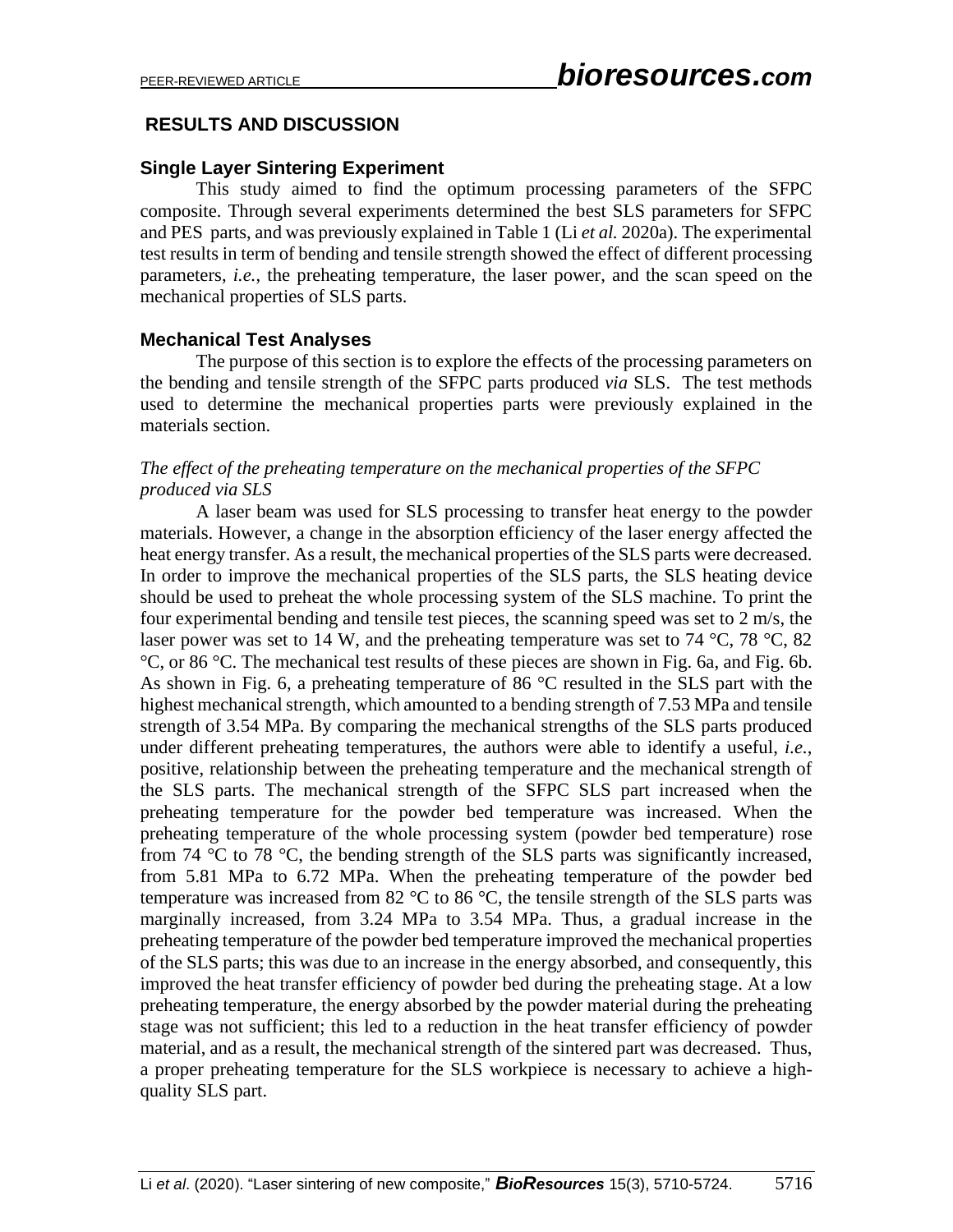

**Fig. 6** The effect of the preheating temperature on the mechanical properties of the SFPC parts: (a) the bending strength curve of the preheating temperature; and (b) the tensile strength curve of the preheating temperature

*The effect of the laser power on the mechanical properties of the SFPC produced via SLS*

The principle behind the SLS process involves a laser beam that is emitted and focused into a high-energy spot. Then the powder material is sintered by moving this spot on the forming face of the SLS machine. The laser power is affected by the light intensity distribution of the laser beam, and the light intensity distribution of the laser beam is calculated by using Eq. 3,

$$
I(r) = \frac{2P}{\pi\omega^2} \exp\left(-\frac{2r^2}{\omega^2}\right) \tag{3}
$$

where  $I$  is the light intensity of the laser beam (cd),  $r$  is the distance between the inspection point and the spot center (mm),  $P$  is the laser power (w), and  $\omega$  is the characteristic radius (mm).

To print the four experimental bending and tensile test pieces, the scanning speed was set to 2 m/s, the preheating temperature was set to 82  $^{\circ}$ C, and the laser power was set to 10 W, 12 W, 14 W, and 16 W. The mechanical test results of these specimens are shown in Fig. 7a and Fig. 7b. As shown in Fig. 7, the SLS part with the highest mechanical strength was obtained when the laser power was 16 W, which resulted in a bending strength of 9.47 MPa and a tensile strength of 4.93 MPa. Additionally, the mechanical properties of the SLS part increased as the laser power increased.

When the laser power raised from 12 W to 14 W, the produced SLS part yielded the highest increase rate of bending and tensile strength value from 7.12 MPa to 8.63 MPa and 3.24 MPa to 4.93 MPa, respectively. Consequently, at a low laser power, low amounts of melting of the PES powder occurred during the sintering process, due to a reduction in the light intensity of the laser beam; this led to a failure between the sintering neck particles of the PES powder and the SFP.

When the laser power was too high, the mechanical properties of the SLS part were increased; however, the dimensional accuracy of the SLS part decreased, and the result is listed in the end of Table 6. Therefore, the optimum laser power was necessary to confirm the quality of the SFPC SLS part.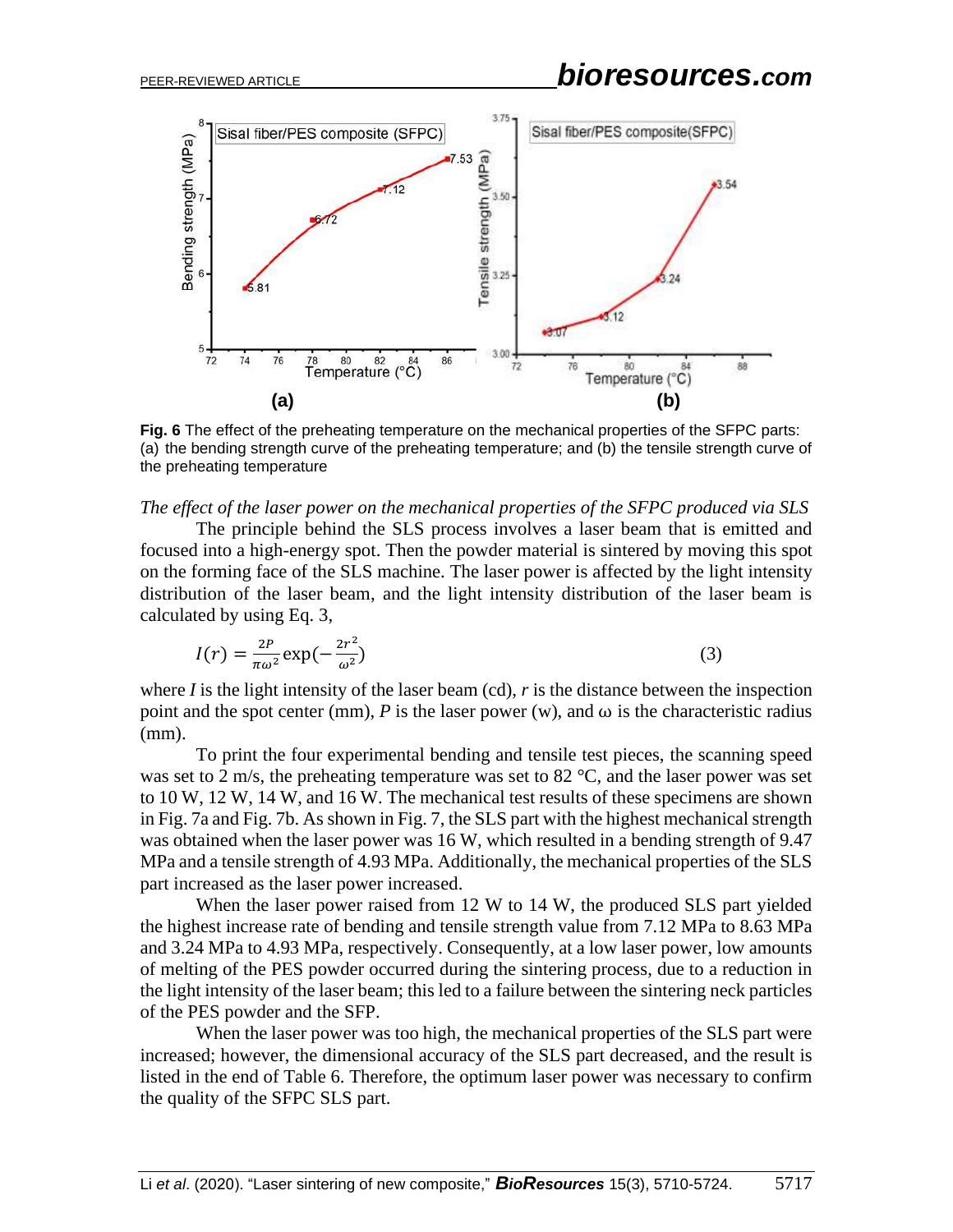

**Fig. 7.** The effect of the laser power on the mechanical properties of the SFPC parts: (a) the bending strength curve of the different laser powers; and (b) the tensile strength curve of the different laser powers

*Effect of the scanning speed on the mechanical properties of the SFPC produced via SLS*

For the SLS moulding process, the scanning speed defines the distance covered by the moving scanning laser beam. The influence of the scanning speed on the mechanical properties of the SLS parts was evaluated via the energy density of the cross-section laser scanning. The energy density distribution of the laser scanning line was calculated via Eq. 4,

$$
E(y) = \sqrt{\frac{2}{\pi}} \frac{P}{\omega v} \exp(-\frac{2y^2}{\omega^2})
$$
 (4)

where  $E$  is the section energy density,  $(J/mm^3)$ ,  $y$  is the distance between the inspection point and the spot center (mm), *P* is the laser power (w),  $\omega$  is the characteristic radius, (mm), and *v* is the scanning speed (mm/s). To print the four experimental bending and tensile test pieces, the laser power was set to 14 W, the preheating temperature was set to 82 $^{\circ}$ C, and the scanning speed was set to 1.0 m/s, 1.5 m/s, 2.0 m/s or 2.5 m/s. The mechanical test results of the bending and tensile strength are shown in Fig. 8a and Fig. 8b. As shown in Fig. 8, when the scanning speed of the laser beam was 1.0 m/s, the mechanical strength of the SLS part was the highest value, which resulted in a bending strength of 11.08 MPa and a tensile strength of 5.97 MPa. The scanning speed was inversely proportional to both the tensile and the bending strength of the SLS part. When the scanning speed was increased from 1.0 m/s to 1.5 m/s, the sintered parts exhibited the largest decrease in the tensile strength (5.97 MPa to 4.53 MPa). Similarly, when the scanning speed was increased from 2.0 m/s to 2.5 m/s, the bending strength of the sintered parts had the largest decline strength value (7.12 MPa to 4.41 MPa). When the scanning speed was gradually reduced, the mechanical strength of the sintered parts increased. From the analysis of the results, it found that a scanning speed of 0.5 m/s had a significant effect on the mechanical properties of the SLS part. However, a lower scanning speed of the laser beam required a longer time for the SLS process to complete. When the scanning speed was reduced, the laser beam sintering processing time and the energy density of the crosssection laser scanning were increased (Eq. 4). Therefore, the processing system exerted more heat on the powder material, leading to an increase in the mechanical properties of the sintered part.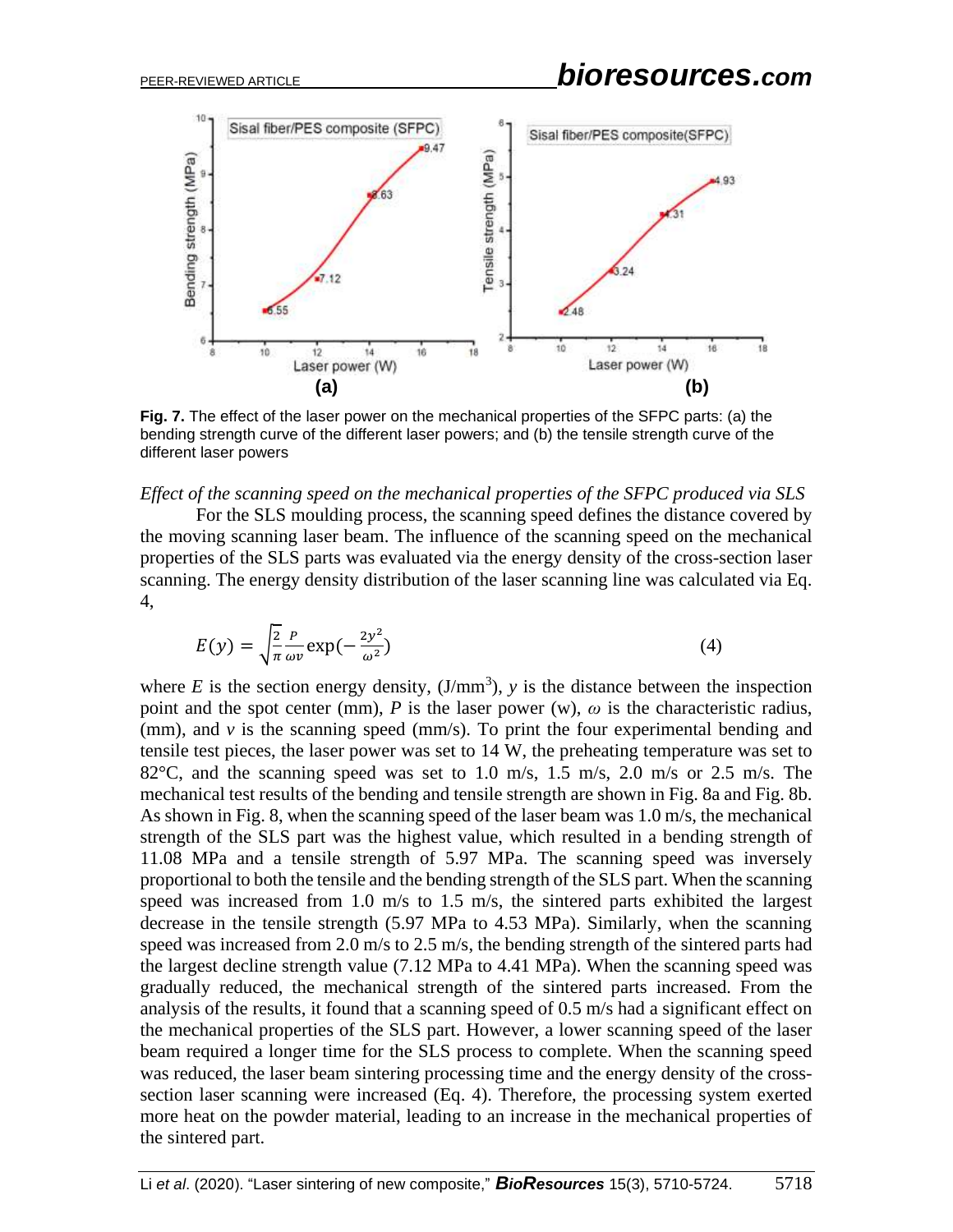

**Fig. 8.** The effect of the scanning speed on the mechanical properties of the SFPC parts: (a) the bending strength curve of the different scanning speed; and (b) the tensile strength curve of the different scanning speed.

|  |  | <b>Table 2.</b> The Effect of Different Preheating Temperatures on the Mechanical |  |
|--|--|-----------------------------------------------------------------------------------|--|
|  |  | Strength of SFPC SLS parts, including the 95% Confidence Interval for the Mean    |  |

| Preheating                                                                            |             | <b>Bending Strength</b> |      |      |                |             | Tensile Strength |             |      |                | <b>Standard Deviation</b><br>for the Test |          |
|---------------------------------------------------------------------------------------|-------------|-------------------------|------|------|----------------|-------------|------------------|-------------|------|----------------|-------------------------------------------|----------|
| Temp                                                                                  | <b>Test</b> | <b>Test</b>             | Test | Mean |                | <b>Test</b> | <b>Test</b>      | <b>Test</b> | Mean |                | Bending                                   | Tensile  |
|                                                                                       | 1           | 2                       | 3    |      |                |             | 2                | 3           |      |                | Strength                                  | Strength |
|                                                                                       |             |                         |      |      | Lowe           |             |                  |             |      | Lower          |                                           | 0.02645  |
|                                                                                       |             |                         |      |      | $r =$          |             |                  |             |      | $=$            |                                           | 7513     |
| 74 °C                                                                                 | 5.78        | 5.82                    | 5.84 | 5.81 | 5.162          | 3.1         | 3.05             | 3.06        | 3.07 | 2.422          |                                           |          |
|                                                                                       |             |                         |      |      | Uppe           |             |                  |             |      | Upper          |                                           |          |
|                                                                                       |             |                         |      |      | $r =$          |             |                  |             |      | $=$            | 0.030550                                  |          |
|                                                                                       |             |                         |      |      | 6.458<br>Lowe  |             |                  |             |      | 3.718<br>Lower | 505                                       | 0.03055  |
|                                                                                       |             |                         |      |      | $r =$          |             |                  |             |      | $=$            |                                           | 0505     |
|                                                                                       |             |                         |      |      | 6.072          |             |                  |             |      | 2.472          |                                           |          |
| 78 °C                                                                                 | 6.76        | 6.69                    | 6.71 | 6.72 | Uppe           | 3.15        | 3.09             | 3.13        | 3.12 | Upper          | 0.036055                                  |          |
|                                                                                       |             |                         |      |      | $r =$          |             |                  |             |      | $=$            | 513                                       |          |
|                                                                                       |             |                         |      |      | 7.368          |             |                  |             |      | 3.678          |                                           |          |
|                                                                                       |             |                         |      |      | Lowe           |             |                  |             |      | Lower          |                                           | 0.03605  |
|                                                                                       |             |                         |      |      | $r =$          |             |                  |             |      | $=$            |                                           | 5513     |
| 82 °C                                                                                 | 7.06        | 7.14                    | 7.17 | 7.12 | 6.472          | 3.27        | 3.25             | 3.2         | 3.24 | 2.592          |                                           |          |
|                                                                                       |             |                         |      |      | Uppe           |             |                  |             |      | Upper          | 0.056862                                  |          |
|                                                                                       |             |                         |      |      | $r =$          |             |                  |             |      | $=$            | 407                                       |          |
|                                                                                       |             |                         |      |      | 7.768          |             |                  |             |      | 3.887          |                                           |          |
|                                                                                       |             |                         |      |      | Lowe           |             |                  |             |      | Lower          |                                           | 0.02645  |
|                                                                                       |             |                         |      |      | $r =$          |             |                  |             |      | $=$            | 0.020816                                  | 7513     |
| 86 °C                                                                                 | 7.55        | 7.51                    | 7.54 | 7.53 | 6.882          | 3.57        | 3.52             | 3.53        | 3.54 | 2.892          | 66                                        |          |
|                                                                                       |             |                         |      |      | Uppe           |             |                  |             |      | Upper          |                                           |          |
|                                                                                       |             |                         |      |      | $r =$<br>8.178 |             |                  |             |      | $=$<br>4.188   |                                           |          |
| Note: the upper and lower limits after the means are the 95% confidence intervals for |             |                         |      |      |                |             |                  |             |      |                |                                           |          |
| the means                                                                             |             |                         |      |      |                |             |                  |             |      |                |                                           |          |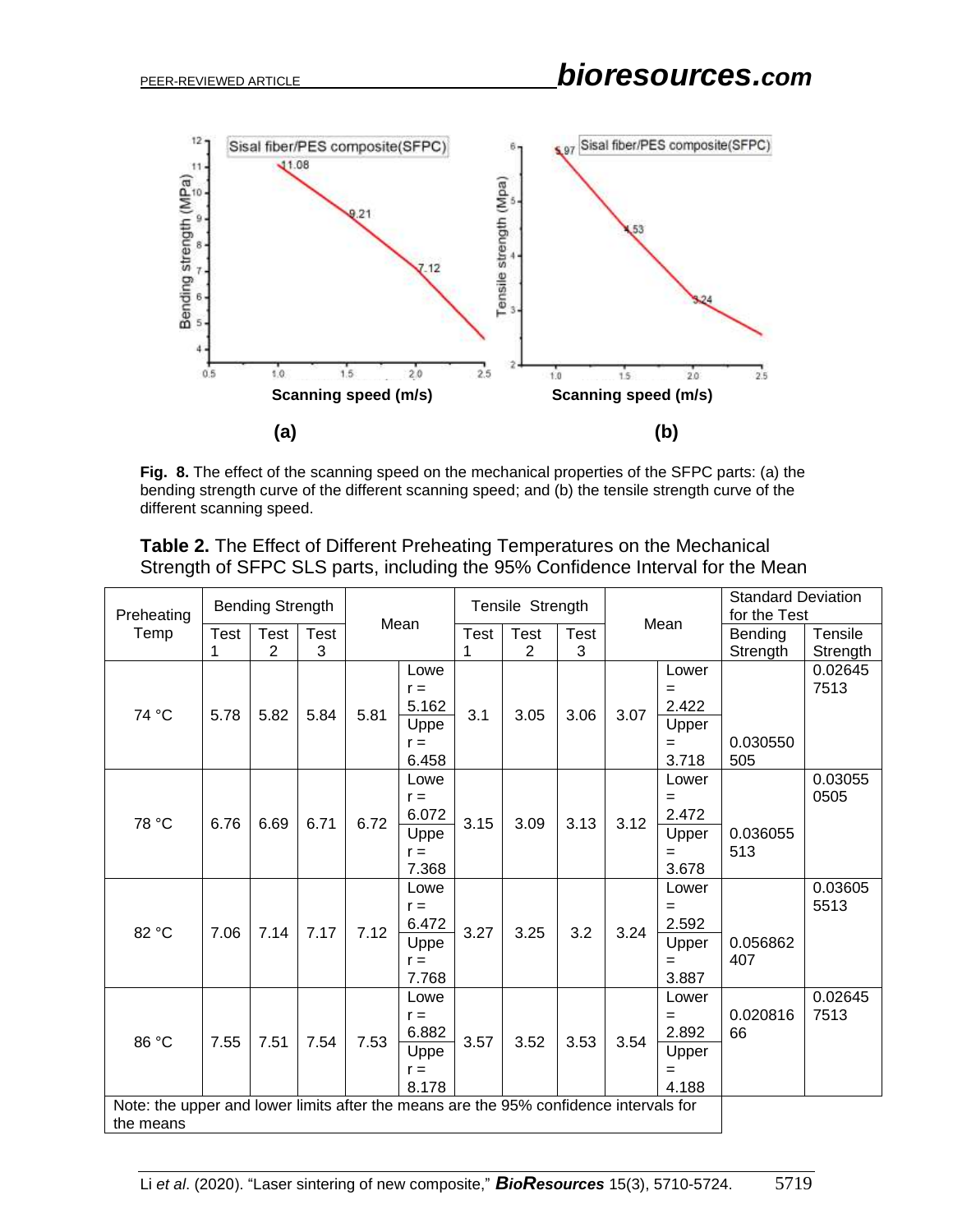A sintered part with a high moulding density had high mechanical properties. At a too fast scanning speed the sintering time of the powder material and the cross-sectional energy density of the laser scanning line are reduced; consequently, the powder material is melted and bonded because its unable to absorb sufficient heat, which caused to a reduction in the mechanical strength of SLS part. The potential applications of the developed SFPC composites could be used for AM process applications, such as the furniture industry, wood composite purposes, construction purposes, and the manufacturing of carpets and rugs.

**Table 3.** The Effect of Different Laser Powers on the Mechanical Strength of SFPC SLS parts, including the 95% Confidence Interval for the Mean

| Laser         |                      | <b>Bending Strength</b><br><b>Test</b> |      |                                                    | Tensile Strength<br><b>Test</b>                                                   |                       |                |                       |                       |                       |                 | <b>Standard Deviation</b><br>for the Test |                       |                 |                 |
|---------------|----------------------|----------------------------------------|------|----------------------------------------------------|-----------------------------------------------------------------------------------|-----------------------|----------------|-----------------------|-----------------------|-----------------------|-----------------|-------------------------------------------|-----------------------|-----------------|-----------------|
| Power         | <b>Test</b>          | Test                                   | Test | Mean<br>Mean<br>Test<br><b>Test</b><br><b>Test</b> |                                                                                   |                       | Bending        | Tensile               |                       |                       |                 |                                           |                       |                 |                 |
| (W)           | 1                    | $\overline{2}$                         | 3    |                                                    |                                                                                   | 1                     | $\overline{2}$ | 3                     |                       |                       | Strength        | Strength                                  |                       |                 |                 |
| 10            | 6.51<br>6.62<br>6.53 |                                        | 6.55 | Lower<br>$=$<br>5.902                              |                                                                                   | 2.51                  | 2.44           | 2.4<br>8              | Lower<br>$=$<br>1.832 | 0.058594<br>653       | 0.037859<br>389 |                                           |                       |                 |                 |
|               |                      |                                        |      |                                                    | Upper<br>$=$<br>7.198                                                             |                       |                |                       |                       | Upper<br>$=$<br>3.128 |                 |                                           |                       |                 |                 |
| 12            | 6.95                 | 7.19                                   | 7.22 | 7.12                                               | Lower<br>$=$<br>6.472<br>3.18<br>3.23<br>3.30                                     |                       | 3.2            | Lower<br>$=$<br>2.592 | 0.147986<br>486       | 0.060277<br>138       |                 |                                           |                       |                 |                 |
|               |                      |                                        |      |                                                    |                                                                                   | Upper<br>$=$<br>7.768 |                |                       |                       | $\overline{4}$        | Upper<br>3.888  |                                           |                       |                 |                 |
| 14            | 8.68                 | 8.62                                   | 8.59 | 8.63                                               | Lower<br>$=$<br>7.982                                                             |                       |                |                       | 4.29                  | 4.34                  | 4.3             | 4.3                                       | Lower<br>$=$<br>3.662 | 0.045825<br>757 | 0.026457<br>513 |
|               |                      |                                        |      |                                                    | Upper<br>$=$<br>9.278                                                             |                       |                |                       | $\mathbf{1}$          | Upper<br>4.958        |                 |                                           |                       |                 |                 |
| 16            | 9.42                 | 9.49                                   | 9.5  | 9.47                                               | Lower<br>$=$<br>8.822                                                             | 4.95                  | 4.91           | 4.93                  | 4.9                   | Lower<br>4.282        | 0.043588<br>989 | 0.02                                      |                       |                 |                 |
|               |                      |                                        |      |                                                    | Upper<br>$=$<br>10.118                                                            |                       |                |                       | 3                     | Upper<br>5.578        |                 |                                           |                       |                 |                 |
| for the means |                      |                                        |      |                                                    | Note: the upper and lower limits after the means are the 95% confidence intervals |                       |                |                       |                       |                       |                 |                                           |                       |                 |                 |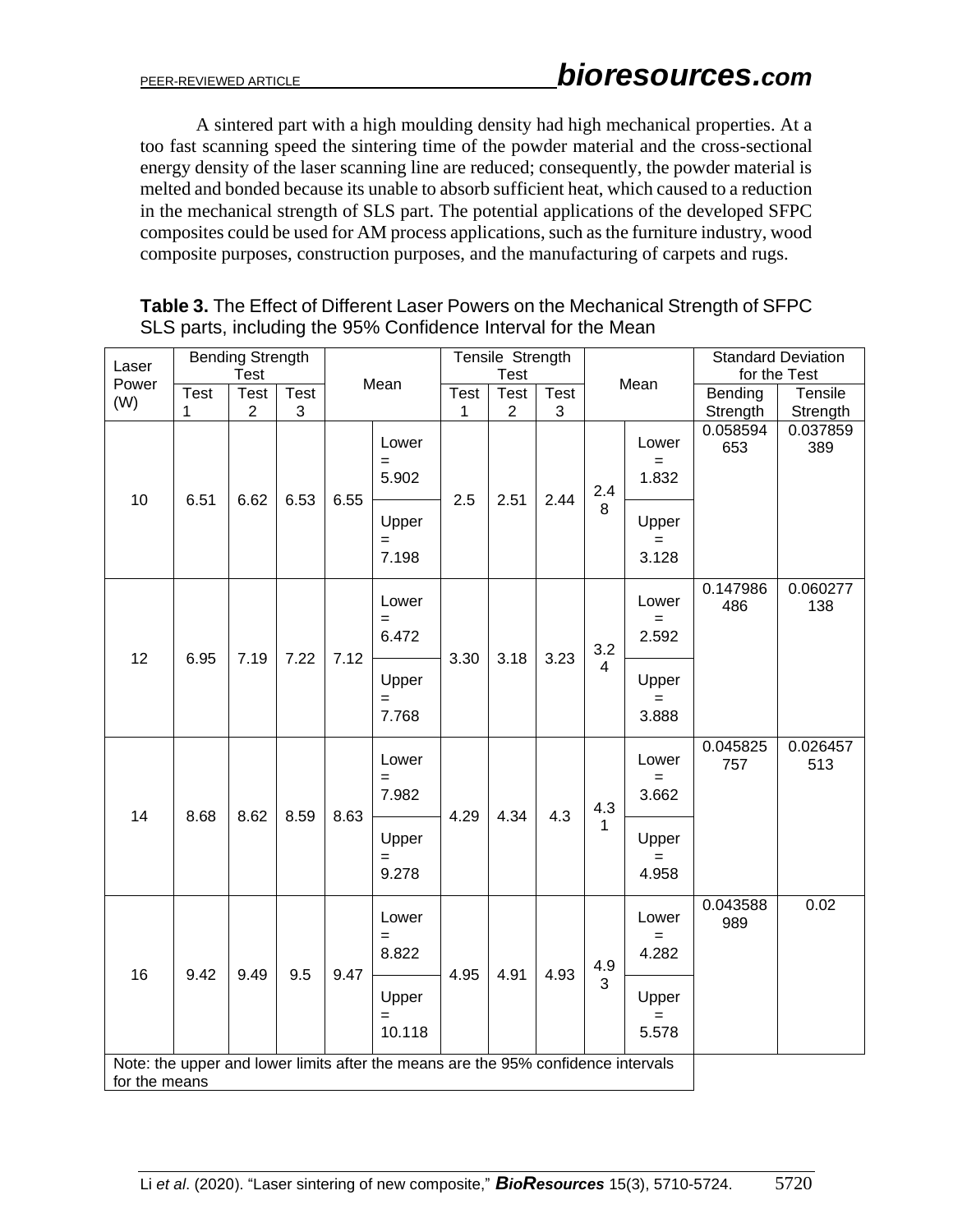|  |  |  |  |  |                                                                    | <b>Table 4.</b> The Effect of Different Scanning Speed on the Mechanical Strength of |  |
|--|--|--|--|--|--------------------------------------------------------------------|--------------------------------------------------------------------------------------|--|
|  |  |  |  |  | SFPC SLS Parts, Including the 95% Confidence Interval for the Mean |                                                                                      |  |

| Scanning                                                                                           | <b>Bending Strength</b> |           |           |       | Mean                |      | Tensile Strength |           |      |                    |                     | <b>Standard Deviation</b><br>for the Test |
|----------------------------------------------------------------------------------------------------|-------------------------|-----------|-----------|-------|---------------------|------|------------------|-----------|------|--------------------|---------------------|-------------------------------------------|
| Speed<br>(m/s)                                                                                     | Test 1                  | Test<br>2 | Test<br>3 |       |                     | Test | Test<br>2        | Test<br>3 |      | Mean               | Bending<br>Strength | Tensile<br>Strength                       |
|                                                                                                    | 11.04                   | 11.07     | 11.13     | 11.08 | $Lower =$<br>11.015 | 6.02 | 5.94             | 5.95      | 5.97 | $Lower =$<br>5.322 | 0.04582<br>5757     | 0.04358<br>8989                           |
|                                                                                                    |                         |           |           |       | $Upper =$<br>12.448 |      |                  |           |      | Upper $=$<br>6.618 |                     |                                           |
| 1.5                                                                                                | 9.23                    | 9.17      | 9.24      | 9.21  | Lower<br>$= 8.562$  | 4.58 | 4.5              | 4.51      | 4.53 | $Lower =$<br>3.882 | 0.03785<br>9389     | 0.04358<br>8989                           |
|                                                                                                    |                         |           |           |       | Upper<br>$= 9.858$  |      |                  |           |      | Upper $=$<br>5.178 |                     |                                           |
| 2                                                                                                  | 6.95                    | 7.19      | 7.22      | 7.12  | Lower<br>$= 6.472$  | 3.30 | 3.18             | 3.23      | 3.24 | $Lower =$<br>2.592 | 0.14798<br>6486     | 0.06027<br>7138                           |
|                                                                                                    |                         |           |           |       | Upper<br>$= 7.768$  |      |                  |           |      | $Upper =$<br>3.888 |                     |                                           |
| 2.5                                                                                                | 4.39                    | 4.47      | 4.38      | 4.41  | Lower<br>$= 3.762$  | 2.53 | 2.54             | 2.61      | 2.56 | $Lower =$<br>1.912 | 0.04932<br>8829     | 0.04358<br>8989                           |
|                                                                                                    |                         |           |           |       | Upper<br>$= 5.058$  |      |                  |           |      | $Upper =$<br>3.208 |                     |                                           |
| Note: the upper and lower limits after the means are the 95% confidence intervals for the<br>means |                         |           |           |       |                     |      |                  |           |      |                    |                     |                                           |

**Table 5.** Mechanical Properties Comparison between the Sisal fiber Composite (SFPC) and Wood-plastic Produced under the Same Mixture Ratio

|                           | <b>Current Study</b>                                 | Guo <i>et al.</i> 2011            |
|---------------------------|------------------------------------------------------|-----------------------------------|
| Parameter                 | Sisal fiber composite SLS part<br>SFPC (20/80 wt/wt) | Wood-plastic SLS part 20/80 wt/wt |
| Bending strength<br>(MPa) | 7.12                                                 | 3.22                              |
| Tensile strength<br>(MPa) | 3.24                                                 | 2.17                              |

#### **Table 6.** Dimensions Accuracy Comparison between the SFPC SLS Parts Produced at Different Laser Power

| SLS part at various | X Direction Accuracy | <b>Y Direction Accuracy</b> | Z Direction Accuracy |
|---------------------|----------------------|-----------------------------|----------------------|
| Laser power         | (%)                  | (%)                         | (%)                  |
| 10 W                | 99.95                | 99.47                       | 96.75                |
| 12 W                | 99.90                | 98.76                       | 90.75                |
| 14 W                | 99.79                | 95.59                       | 79.25                |
| 16 W                | 99.68                | 94.28                       | 64.75                |

#### *Sintering temperature of the SFPC*

SLS technology is a method that mainly depends on thermal influences. However, SFP has no melting point, and PES is an amorphous polymer; thus, the PES powder plays a significant role in the formation of SFPC composite. The glass transition temperature of PES and SFP were found through the DSC test, and then the SLS processing and preheating temperatures were determined accordingly to DSC result curve. To prevent the SFPC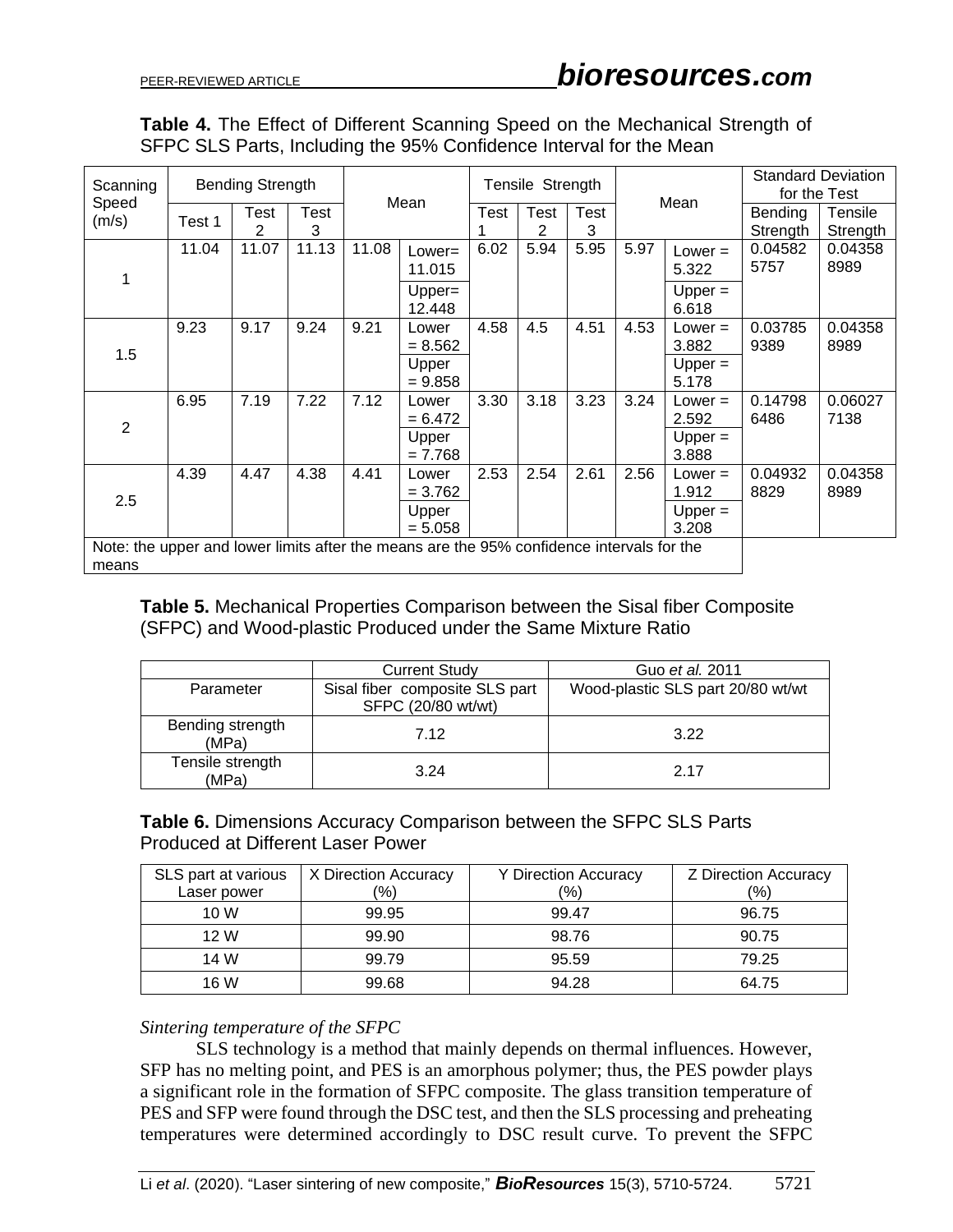sintered parts from warping in the process of sintering, the powder material was preheated within a specific temperature range based on the DSC test. The temperature range represents the sintering window, which, as presented in  $(T_s$  and  $T_c$ ).  $T_s$  is the softening point, while  $T_c$  is the caking temperature. PES is a non-crystallizable polymer;  $T_s$  is the glass transition temperature  $(T_g)$  of PES and SFP powders. However,  $T_c$  cannot found from the DSC curves, but it observed through the experiment. The DSC curves of the PES and SFP powders are shown in Fig. 5, where  $T_g$  equal 72 °C for PES powder and 70 °C for SFP powder. Through the experiments, it can be observed that the PES and SFP powders can be completely caking at (97  $\degree$ C and 100  $\degree$ C), respectively. Consequently, the sintering windows of the PES and SFP powders are between (72  $\degree$ C to 97  $\degree$ C) and (70  $\degree$ C to 100  $\degree$ C), respectively. To produce the SFPC parts the preheating temperatures was set within temperature ranges. Consequently, the preheating temperature of the SFPC composite was selected within a temperature range, which as  $(74 °C, 78 °C, 82 °C,$  and  $86 °C)$ .

# **CONCLUSIONS**

- 1. The test results of the experimental sintered parts determined that the processing parameters had a significant effect on the bending and tensile strengths of the sisal fiber/poly-ether sulfone composites with selective laser sintering (SFPC SLS) parts.
- 2. When the preheating temperature and laser power were increased in the SLS processing system, the mechanical strength of the SLS parts was proportionally increased. However, the scanning speed parameter was inversely related to the mechanical strength of the SFPC SLS part; a fast scanning speed resulted in low mechanical strength.
- 3. Finally, from the comprehensive experimental analysis, it was found that the quality of the SFPC SLS part was strongly dependent on the processing parameters of the whole processing system.

# **ACKNOWLEDGEMENTS**

This work was supported in part by the Fundamental Research Funds for the Central Universities under Grant 2572018BF04 and in part by the National Natural Science Foundation of China (NO.51905084).

# **REFERENCES CITED**

- Bai, J., Zhang, B., Song, J., Bi, G., Wang, P., and Wei, J. (2016). "The effect of processing conditions on the mechanical properties of polyethylene produced by selective laser sintering," *Polymer Testing* 52, 89-93. DOI: 10.1016/j.polymertesting.2016.04.004
- Beaman, J. J., Barlow, J. W., Bourell, D. L., Crawford, R. H., Marcus, H. L., and McAlea, K. P. (1997). "Process methods," in: *Solid Freeform Fabrication: A New Direction in Manufacturing*, Kluwer Academic Publishers, Norwell, MA, pp. 25-49. DOI: 10.1007/978-1-4615-6327-3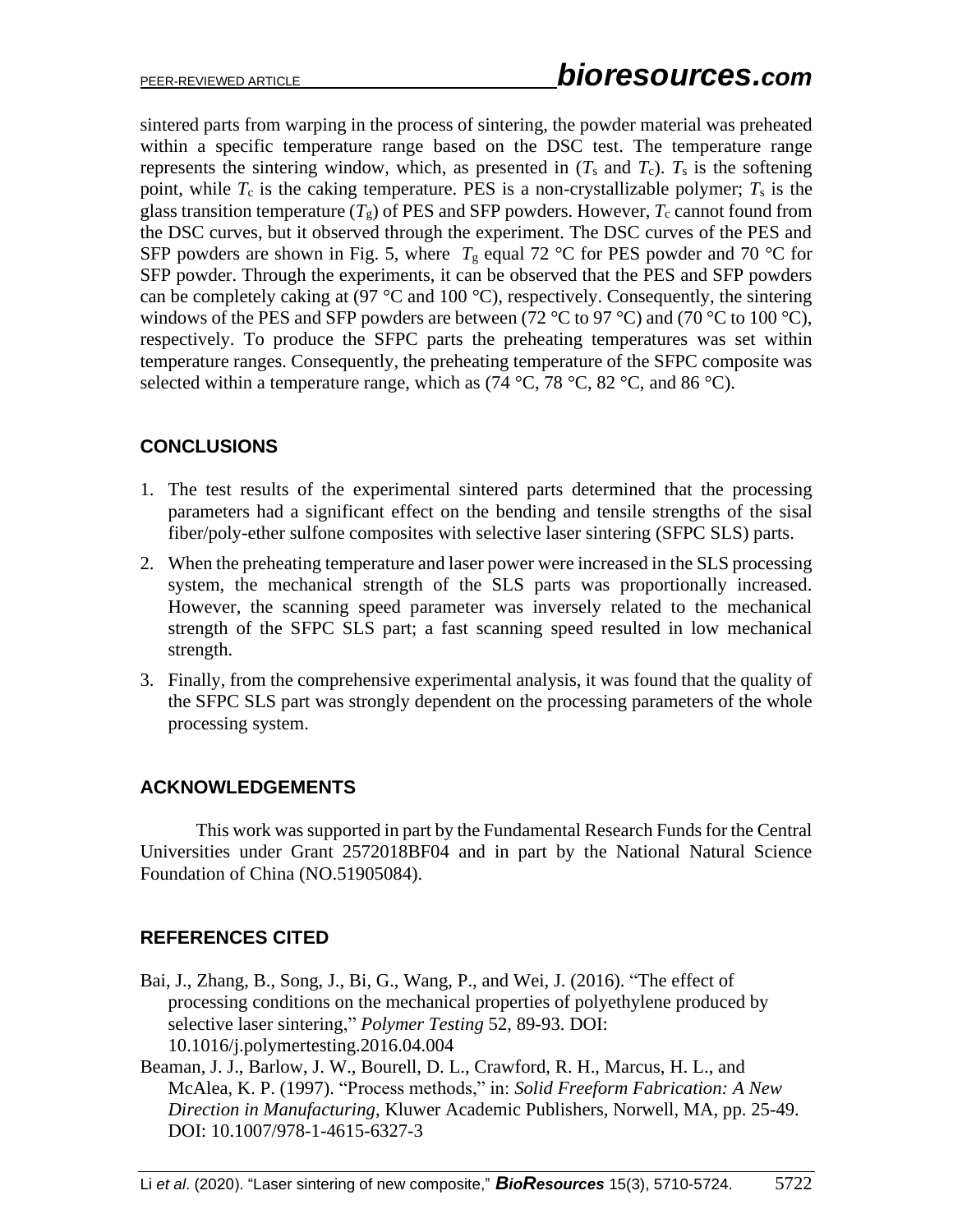- Guo, Y., Jiang, K., and Bourell, D. L. (2014). "Preparation and laser sintering of limestone PA 12 composite," *Polymer Testing* 37, 210-215. DOI: 10.1016/j.polymertesting.2014.06.002
- Guo, Y., Jiang, K., and Bourell, D. L. (2015). "Accuracy and mechanical property analysis of LPA12 parts fabricated by laser sintering," *Polymer Testing* 42, 175-180. DOI: 10.1016/j.polymertesting.2015.01.019
- Kim, J., and Creasy, T. S. (2004). "Selective laser sintering characteristics of nylon 6/clay-reinforced nanocomposite," *Polymer Testing* 23(6), 629-636. DOI: 10.1016/j.polymertesting.2004.01.014
- Knoell, T., Safarik, J., Cormack, T., Riley, R., Lin, S. W., and Ridgway, H. (1999). "Biofouling potentials of microporous polysulfone membranes containing a sulfonated polyether-ethersulfone/polyethersulfone block copolymer: Correlation of membrane surface properties with bacterial attachment," *Journal of Membrane Science* 157(1), 117-138. DOI: 10.1016/S0376-7388(98)00365-2
- Leach, R. K., Bourell, D., Carmignato, S., Donmez, A., Senin, N., and Dewulf, W. (2019). "Geometrical metrology for metal additive manufacturing," *CIRP Annals* 68(2), 677-700. DOI: 10.1016/j.cirp.2019.05.004
- Li, J., Idriss, A. I. I., Guo, Y., Wang, Y., Zhang, Z., Zhang, H., and Elfaki, E. A. (2020a). "Selective laser sintering and post-processing of sisal fiber/poly-(ether sulfone) composite powder," *BioResources* 15(1), 1338-1353. DOI: 10.15376/biores.15.1.1338-1353
- Tiwari, S. K., Pande, S., Bobade, S. M., and Kumar, S. (2019). "Assessment of mechanical properties and flammability of magnesium oxide/PA12 composite material for SLS process," *Rapid Prototyping Journal* 25(1), 176-186. DOI: 10.1108/RPJ-07-2017-0145
- Wohlers, T. (2005). "Rapid prototyping, tooling & manufacturing state of the industry," in: *Wohlers Report 2005*, *Wohlers Associates*, Fort Collins, CO, USA.
- Yu, Y., Guo, Y., Jiang, T., Jiang, K., Li, J., and Guo, S. (2017). "Laser sintering and postprocessing of a walnut shell/Co-PES composite," *RSC Advances* 7(37), 23176-23181. DOI: 10.1039/C7RA00775B
- Yu, Y., Guo, Y., Jiang, T., Li, J., Jiang, K., and Zhang, H. (2018). "Study on process and parameter optimization of selective laser sintering of walnut shell composite powder," *BioResources* 13(2), 3017-3029. DOI: 10.15376/biores.13.2.3017-3029
- Yuan, S., Bai, J., Chua, C. K., Wei, J., and Zhou, K. (2016). "Material evaluation and process optimization of CNT-coated polymer powders for selective laser sintering," *Polymers* 8(10), 370-387. DOI: 10.3390/polym8100370
- Zeng, W., Guo, Y., Jiang, K., Yu, Z., and Liu, Y. (2012). "Preparation and selective laser sintering of rice husk-plastic composite powder and post processing," *Digest Journal of Nanomaterials and Biostructures* 7(3), 1063-1070.
- Zeng, W., Guo, Y., Jiang, K., Yu, Z., Liu, Y., Shen, Y., Deng, J., and Wang, P. (2013). "Laser intensity effect on mechanical properties of wood–plastic composite parts fabricated by selective laser sintering," *Journal of Thermoplastic Composite Materials* 26(1), 125-136. DOI: 10.1177/0892705712461520